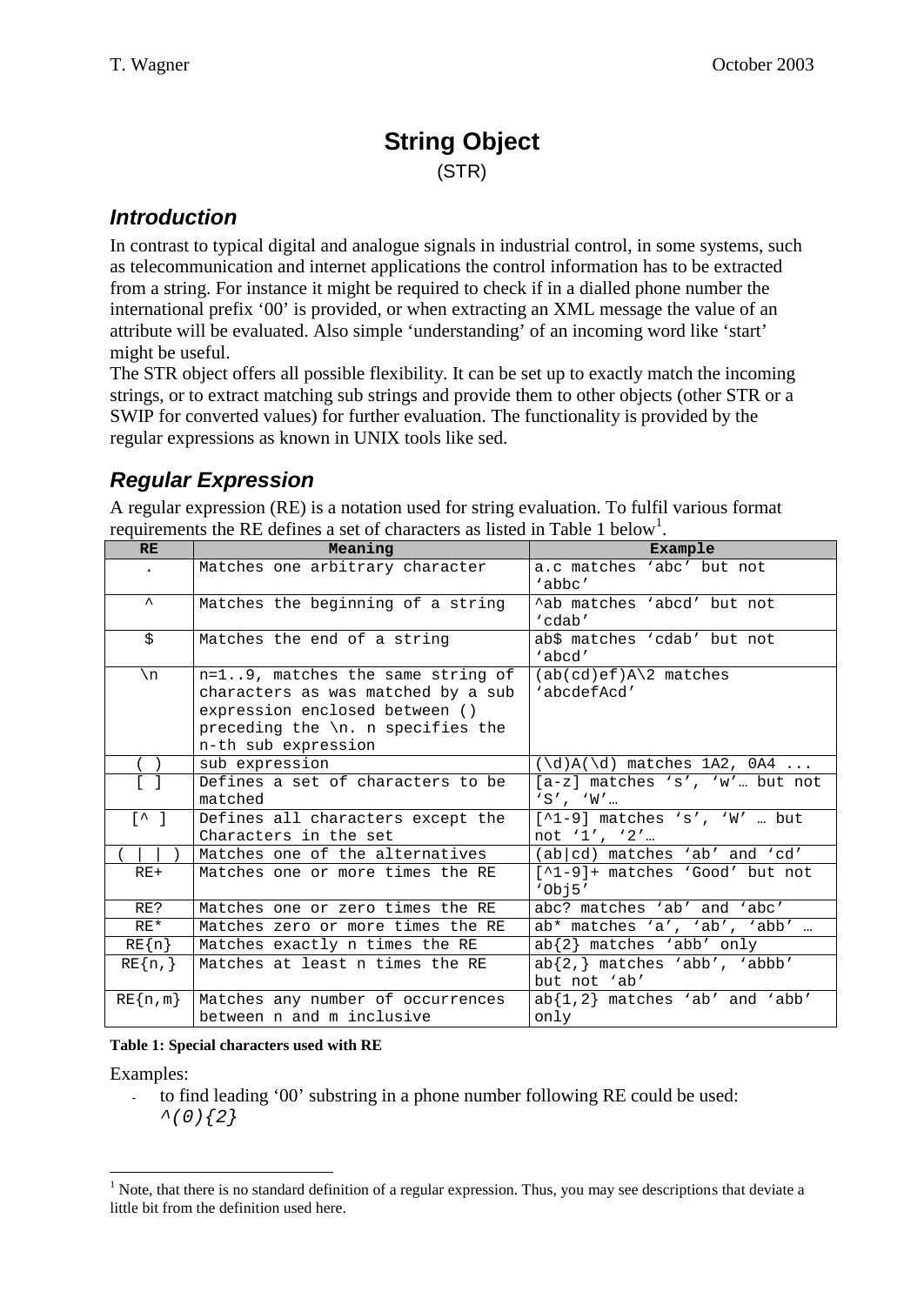- to evaluate the numeric value of the attribute 'type' of an XML tag following RE could be used: *type="([0-9]+)"*
- to check if the incoming string is 'start', the RE would be*(start)*

## *Object Description*

before.

The STR object is itself a Virtual Finite State machine (VFSM). Its state transition diagram is shown in Figure 1. There are three commands defined:

- on activate the STR object
- off deactivate the STR object
- set reactivate the STR object

After the RTDB is started, the STR VFSM is in state OFF. When receiving command 'on' it goes to state INIT. In the INIT state the VFSM watches the string parameter which will deliver the control information to evaluate. When this string parameter changes, the STR VFSM is triggered and analyses the incoming string using the regular expression. Depending on the analysis result the STR VFSM changes then to one of the states: MATCH, NOMATCH or ERROR and stays there until the command 'set' is received. When receiving command 'off', the STR VFSM goes to state OFF independently of the state in which it was



**Figure 1. STR Object VFSM**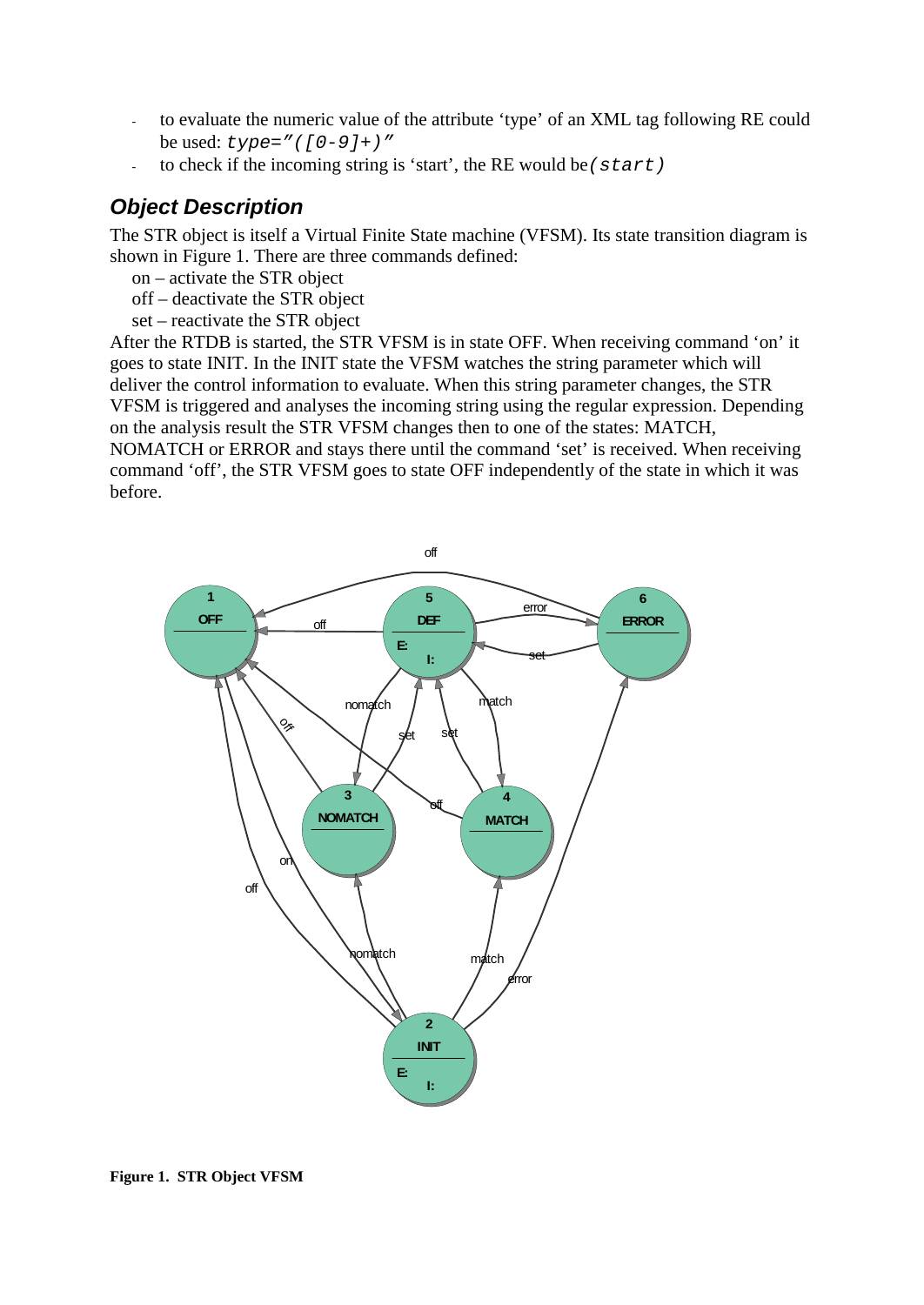The STR object uses several properties:

**Input** – Specifies the data object containing the string to be evaluated

**Regular expression** – the RE can be hard coded or read from an data object

List of substrings – list of data objects which will receive the found substrings for further evaluation. This field can contain data objects of various data types. If a substring will be a number it can be written to a data object with a proper data type and evaluated then using a SWIP object. If a substring will be just a string, it can be evaluated by another STR object after the extraction. The Figure 2 below shows the property window of the STR object:

| <b>Str properties</b>                   |                      | $\mathbf{X}$ |
|-----------------------------------------|----------------------|--------------|
| $N$ ame                                 |                      |              |
| Input                                   |                      |              |
| Regular expression<br>$\nabla$ By Value | ×                    |              |
| List of substrings                      | <b>Objects</b>       |              |
|                                         | < Insert<br>< Append |              |
|                                         | Modify<br>Delete     |              |
|                                         | OK<br>Cancel         |              |

**Figure 2. STR Object Properties**

## *Examples*

Two examples will be discussed here:

- 1. Controlling of a VFSM by a string command:
- This example shows how to evaluate incoming strings as pure commands
- 2. Evaluation of substrings for control purposes This example shows how to extract substrings from the received string and convert them to other data types for further evaluation.

### **Example1: Controlling of a VFSM by a string command**

The following state machine is very theoretical and uses mainly two states: IDLE and BUSY. It goes to state BUSY when receiving a string containing the string "start" and returns to state IDLE when receiving a string containing the substring "stop". It ignores any other incoming strings. Figure 3 shows the VFSM.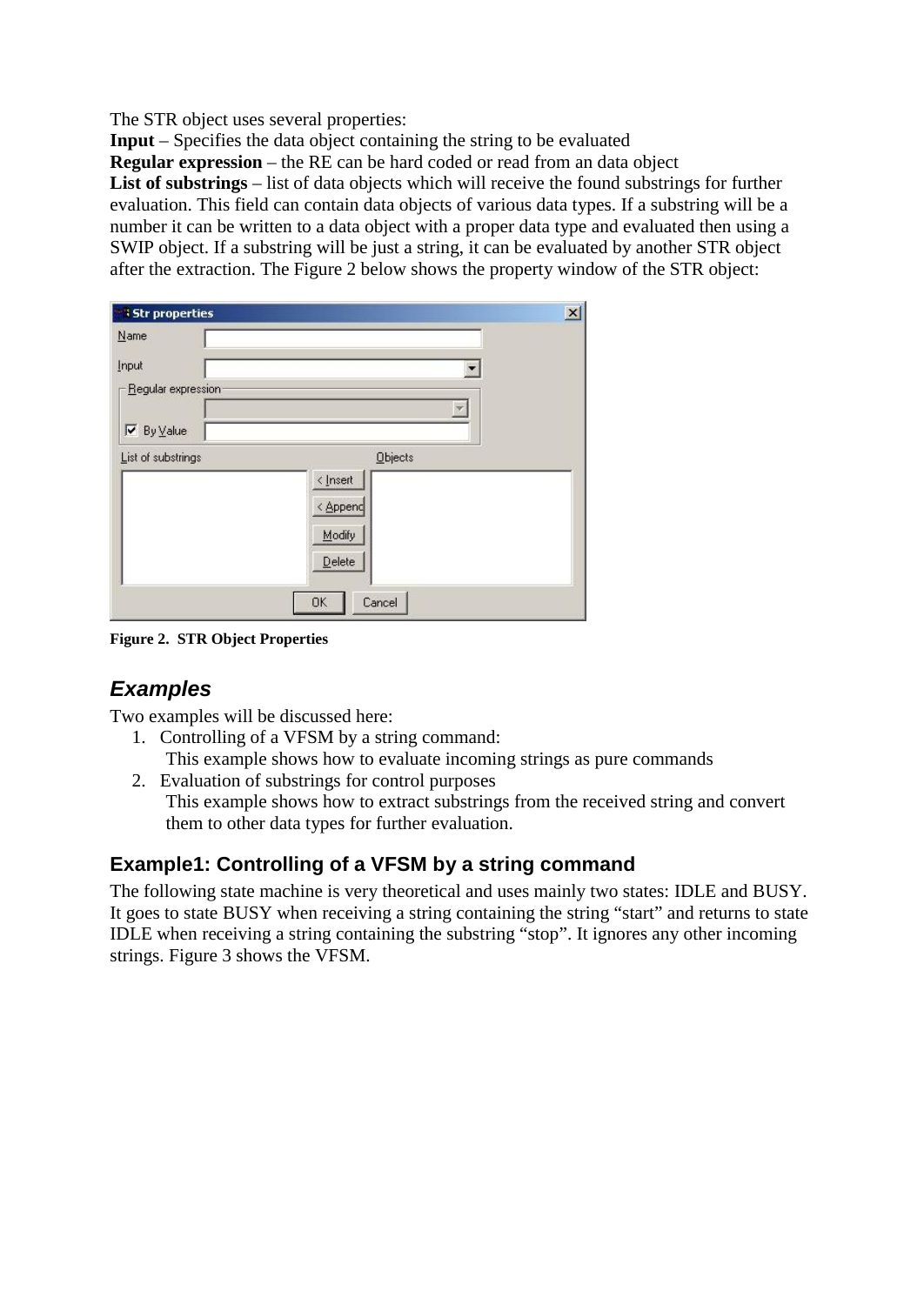

#### **Figure 3. StrCmd VFSM**

| The used objects are (in the object Id dictionary): |  |  |  |  |  |
|-----------------------------------------------------|--|--|--|--|--|
|-----------------------------------------------------|--|--|--|--|--|

| <b>Name</b> | <b>Object Type</b> | <b>Description</b>                          |
|-------------|--------------------|---------------------------------------------|
| MyCmd       | CMD-IN             | Command for control purposes.               |
| par_command | <b>PAR</b>         | Object containing the command string        |
| str start   | <b>STR</b>         | Start command string definition. RE=(start) |
| str_stop    | <b>STR</b>         | Start command string definition. RE=(stop)  |

#### The input names used in the VFSM are:

| <b>Name</b>       | I/O Object ID | <b>Description</b>                                                                   |
|-------------------|---------------|--------------------------------------------------------------------------------------|
| always            |               | Input name always existing                                                           |
| MyCmd_Set         | MyCmd         | Command to reset the STR objects                                                     |
| str_start_MATCH   | str_start     | Input name generated when the par_Command<br>object data value is 'start'            |
| str start NOMATCH | str start     | Input name generated when the par_Command<br>object data value is other then 'start' |
| str_stop_MATCH    | str_stop      | Input name generated when the par_Command<br>object data value is 'stop'             |
| str_stop_NOMATCH  | str_stop      | Input name generated when the par_Command<br>object data value is other then 'stop'  |

The output names used in the VFSM are:

| <b>Name</b>     | I/O Object ID | <b>Description</b>                              |
|-----------------|---------------|-------------------------------------------------|
| 1 MyCmd_Clear   | MyCmd         | Clears MyCmd                                    |
| 2 str start On  | str start     | Switches the str_start object on                |
| 3 str_start_Set | str start     | Sends the 'Set' command to the str_start object |
| 4 str_stop_On   | str_stop      | Switches the str_stop object on                 |
| 5 str_stop_Set  | str_stop      | Sends the 'Set' command to the str_stop object  |

To test this VFSM only the par\_command has to be changed. With MyCmd\_Set the used STR objects can be reset in case it is in the ERROR state due to a wrong regular expression.This example is implemented in project StrCmd.prj.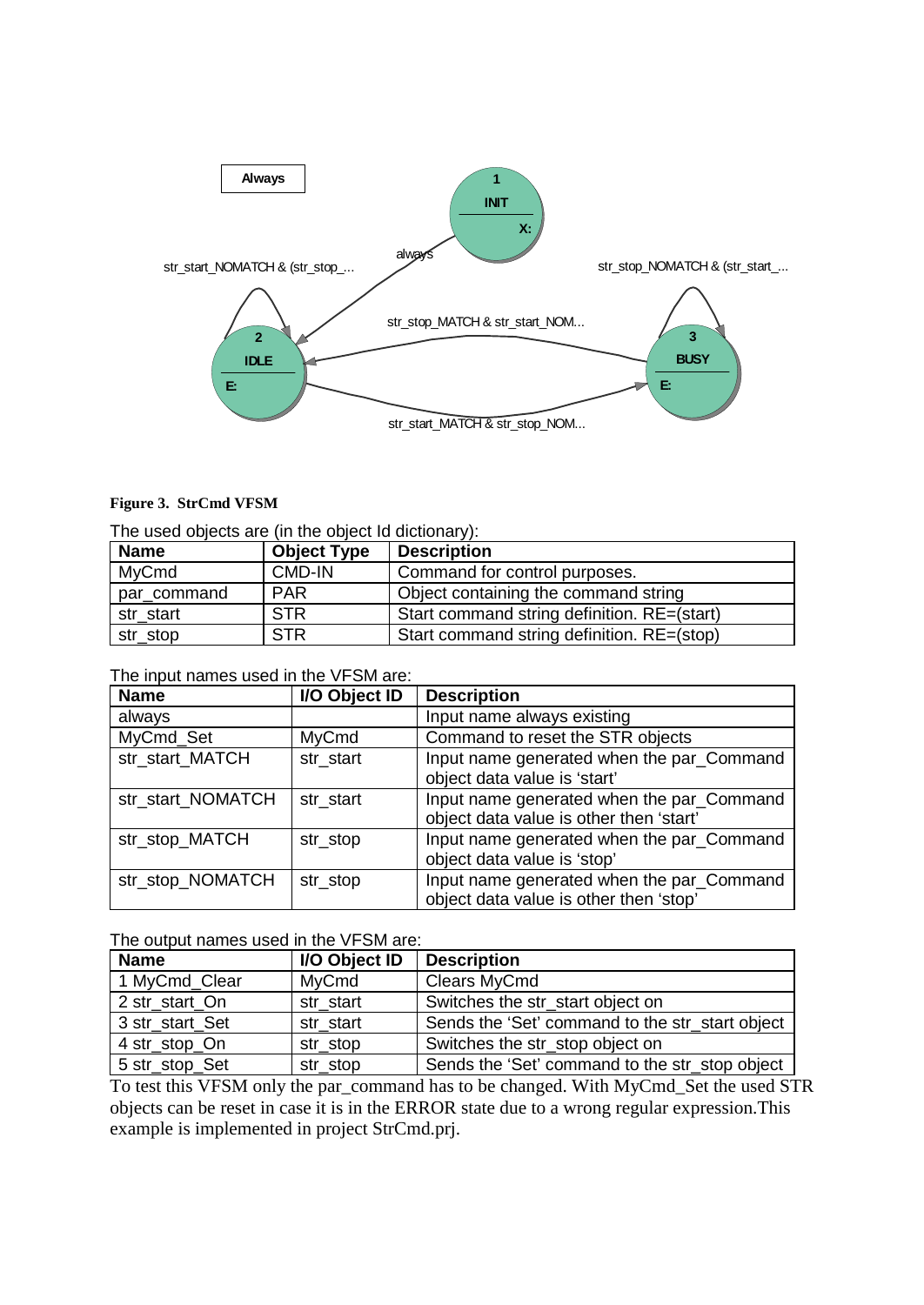### **Example2: Evaluation of substrings for control purposes**

The following state machine controls incoming requests to add or remove money to/from an account. It does not allow operations with amounts higher then 20,-EUR

The incoming request is a parameter in the following format:

\*\*amount# - to add an amount

##amount# - to remove an amount

Hence, '\*\*' string means the 'add' operation, '##' string means the 'delete' operation. The amount can be a number between 0 and 20. Single '#' marks the end of the request string. The state machine as shown in Figure 4 fulfils the entire required functionality, but without real database access where the amounts would be calculated.



#### **Figure 4: Account VFSM**

| The used objects are (object ID dictionary): |  |  |  |  |
|----------------------------------------------|--|--|--|--|
|----------------------------------------------|--|--|--|--|

| <b>Name</b>   | <b>Object Type</b> | <b>Description</b>                                                                                               |
|---------------|--------------------|------------------------------------------------------------------------------------------------------------------|
| MyCmd         | <b>CMD-IN</b>      | Command for control purposes; can be used for                                                                    |
|               |                    | instance by a master VFSM                                                                                        |
| swip_Amount   | <b>SWIP</b>        | Object controlling the par_Amount object; will make<br>sure that par_Amount does not exceed the defined<br>limit |
| par_Amount    | <b>PAR</b>         | Object storing the amount as read from the                                                                       |
|               |                    | par_Incoming object                                                                                              |
| par_Incoming  | <b>PAR</b>         | Object which receives the request from outside                                                                   |
| par_Operation | <b>PAR</b>         | Object storing the operation as read from the                                                                    |
|               |                    | par_Incoming object                                                                                              |
| str_Add       | <b>STR</b>         | Add operation string definition. $RE = (\lambda^* \lambda^*)$                                                    |
| str Del       | <b>STR</b>         | Delete operation string definition. RE=(\#\#)                                                                    |
| str Incoming  | <b>STR</b>         | Request string definition. RE=(\*\* \#\#)([0-9]+)\#                                                              |